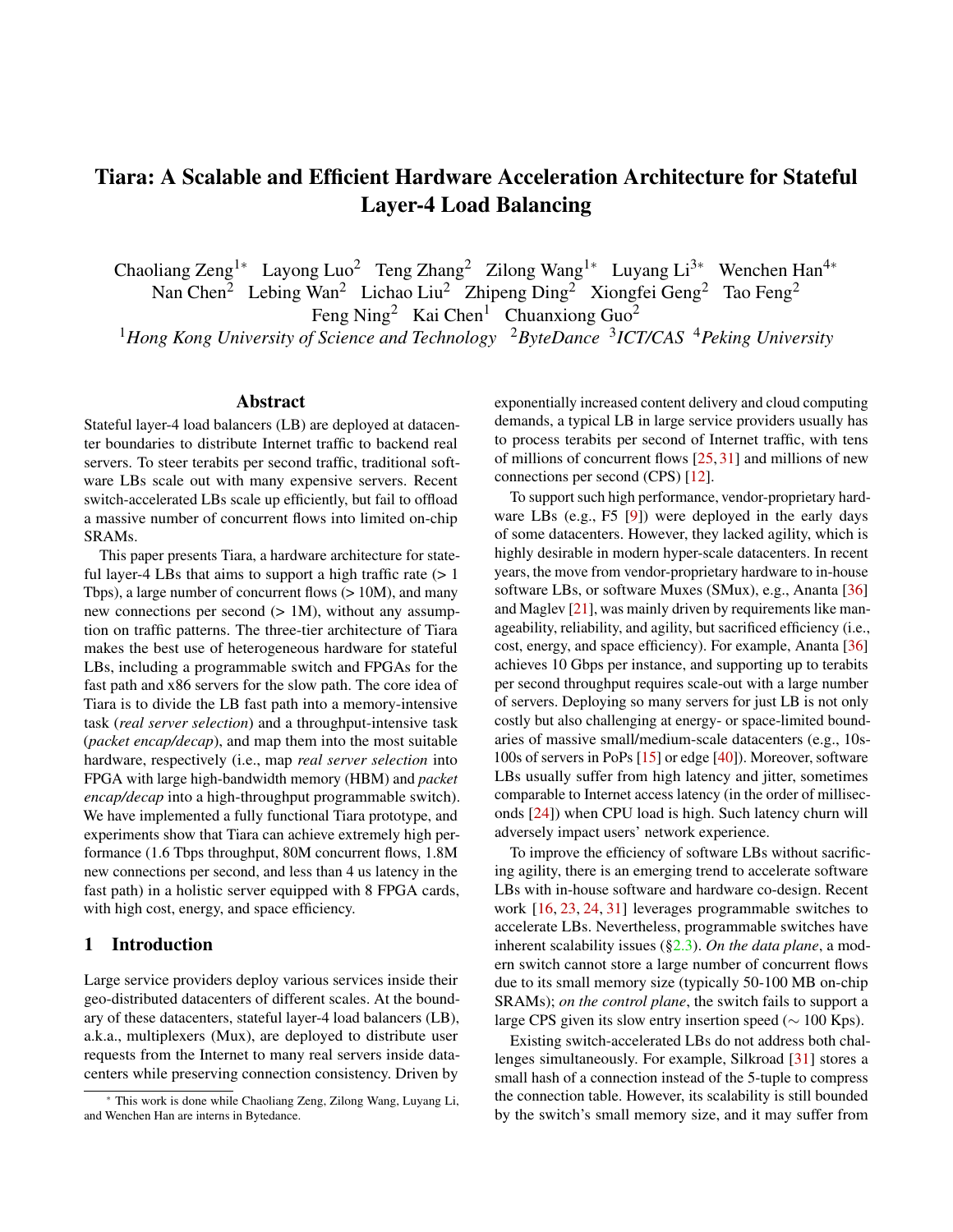throughput reduction due to switch pipeline folding. Moreover, Silkroad does not address the scalability problem on the control plane. Cheetah [\[16\]](#page-12-6) provides a fast entry insertion mechanism by storing an index in the packet header but requires modifications on services' client sides. Thus, applying such a mechanism is difficult, if not impossible, in the datacenter with thousands of services [\[19,](#page-12-8) [36\]](#page-13-1). Furthermore, it does not address the scalability issue on the data plane.

One plausible approach to address the above problems is to leverage traffic locality in hardware offloading. If the traffic pattern follows a long-tail distribution (i.e., a small number of flows carry the majority of the traffic), only a few elephant flows need to be offloaded and stored in the switch, thus lowering the requirements of both the hardware memory size and entry insertion speed. However, we observe from production datacenters that the traffic patterns at datacenter boundaries do not necessarily follow a long-tail distribution. Instead, the mix of VIP traffic for multiple services is highly dynamic and unpredictable, detailed in [§2.2.](#page-2-1)

Based on the above analysis and observation, we ask: *can we design a scalable and efficient stateful LB without any assumption on traffic patterns?* Specifically, the design should be:

- scalable on both data plane (store > 10M concurrent flows) and control plane (support > 1M CPS);
- efficient in terms of high cost, energy, and space efficiency; and
- generic without any assumption on traffic patterns.

To this end, we move one step further beyond the existing *switch-server* architecture [\[23,](#page-12-7) [24\]](#page-12-5) by exploring more flexible hardware, i.e., FPGA. FPGA is a high-performance and programmable device becoming an important building block in the datacenter infrastructure [\[22,](#page-12-9) [28,](#page-12-10) [29,](#page-13-3) [42\]](#page-13-4). The modern FPGA equipped with gigabytes of high-bandwidth memory (HBM) is well-suited to improve LB scalability, as HBM can store a large number of concurrent flows with high lookup and insertion rate.

In this paper, we present Tiara, a three-tier hardware acceleration architecture composed of a programmable switch, FPGAs, and commodity servers, for a high-performance stateful LB with scalability and efficiency. The core idea behind Tiara is that we map different LB tasks into different devices by matching task requirements with device capabilities ([§3.1\)](#page-3-0). Specifically, Tiara divides the LB fast path into *real server selection*, a memory-intensive task with both large capacity and high bandwidth requirements, and *packet encap/decap*, a throughput-intensive task. Then, Tiara maps these two tasks into FPGAs with large HBM and a programmable switch with high packet processing throughput, respectively. Similar to other hardware-accelerated systems [\[23,](#page-12-7) [24,](#page-12-5) [37\]](#page-13-5), Tiara leverages commodity servers as the slow path to handle the unprocessed traffic from the fast path.

To support high CPS without compromising line-rate

<span id="page-1-0"></span>

Figure 1: Design space for stateful LB architectures.

packet processing in a heterogeneous system, we optimize several key design components in Tiara ([§3.3\)](#page-5-0). First, for both fast lookup and insertion, Tiara adopts fixed-length hash chaining, which leverages the parallel processing capability in both FPGAs and multi-core servers. Second, we design a lock-free offloading approach to support issuing millions of entry operations per second from a server to an FPGA. Third, Tiara employs a lightweight aging mechanism to recycle outdated entries, where FPGAs periodically report connection activeness via a dedicated accessing bitmap, preventing interference with the data plane.

We have implemented a fully functional Tiara prototype based on a Barefoot Tofino switch, a Xilinx FPGA-based SmartNIC card, and a commodity server. We modified a production-level SMux for the slow path and the control plane  $(\S4)$ . The key results from our experiments  $(\S5)$  show that our prototype can support 10M concurrent flows and 1.8M CPS,  $9\times$  better than Silkroad [\[31\]](#page-13-0), at 200 Gbps with less than 4 us average latency and small jitter in the fast path. In a holistic server with 8 FPGA cards, Tiara can provide superiority in throughput (up to 1.6 Tbps) and flow capacity (up to 80M concurrent flows). Meanwhile, Tiara achieves  $17.4 \times$ ,  $12.8 \times$ , and  $16.8\times$  higher cost, energy, and space efficiency, respectively, compared to SMux.

As a summary, Figure [1](#page-1-0) shows the design space for stateful LB architectures and the unique position of Tiara. Tiara is more agile than traditional vendor-proprietary hardware, faster and more cost-, energy-, and space-efficient than software LBs, and more scalable than switch-accelerated solutions. Specifically, Tiara makes the following contributions:

- We propose a three-tier architecture that matches key LB tasks to the most suitable hardware: programmable switch for packet encap/decap, FPGA with HBM for connection management, and x86 CPU for SMux.
- We design and optimize key LB components, including an efficient hash table structure for fast lookup and efficient insertion, a lock-free offloading approach to improve connection offloading speed, and a lightweight aging mechanism with little overhead and minimal interference on the data plane.
- We implement the Tiara prototype and conduct testbed experiments to show its performance superiority.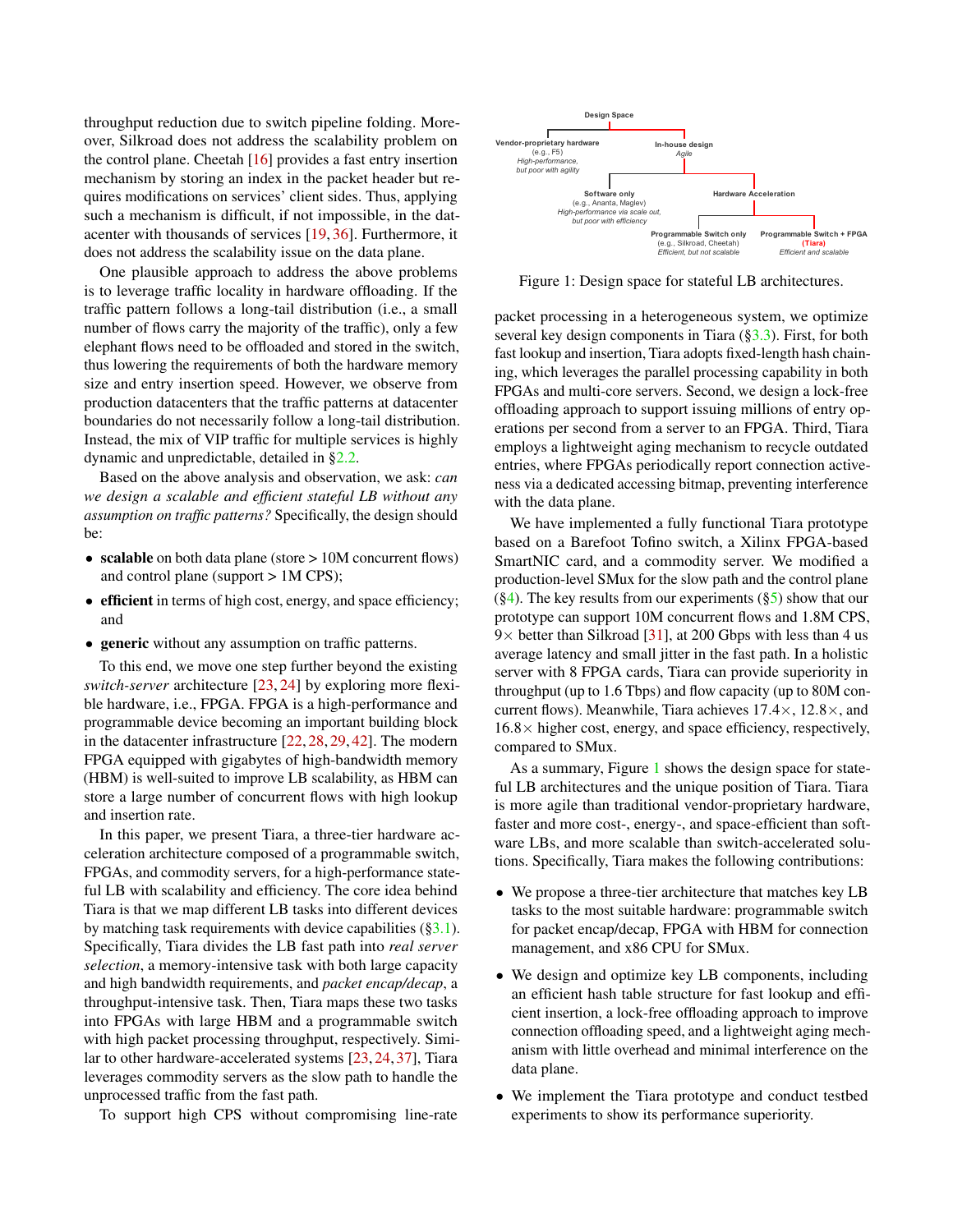# 2 Background

# 2.1 Layer-4 Load Balancing

Layer-4 LB can be classified into the stateful LB, which stores the connection-to-real server (RS) mapping as a connection table (CT), and the stateless LB, which does not maintain any per-connection state. Most of the industry LBs are stateful [\[3,](#page-12-11) [5,](#page-12-12) [8,](#page-12-13) [21,](#page-12-3) [36\]](#page-13-1) because stateful LBs can easily ensure *per connection consistency (PCC)* [\[16,](#page-12-6) [31\]](#page-13-0), which means all packets of a connection should be delivered to the same RS to avoid breaking the connection. In this paper, we focus on the stateful LB, which usually contains the following two parts.

Real server selection: The LB selects an RS for each incoming packet by identifying its connection via the 5-tuple in the packet header. The LB selects RS in two ways. For the first packet of a connection, the LB selects an RS based on a pre-defined algorithm, e.g., hash, round-robin, or leastloaded, and creates a connection entry in the CT to record this selection. The LB selects the same RS for the other packets of this connection by looking up the CT. This mechanism ensures PCC. An RS can be specified by a tuple of {RS\_IP, RS Port } based on backend service implementations.

Packet encap/decap: After an RS is selected for an inbound packet, the LB encapsulates the packet with RS\_IP and RS\_Port. The encapsulation process may include multiple steps in practice. Given a tuple of {RS\_IP, RS\_Port}, the LB enforces Port NAT (virtual Port (VPort)  $\rightarrow$  RS\_Port), IP NAT (virtual IP (VIP)  $\rightarrow$  RS IP), and packet encapsulation with VxLAN. Unlike inbound traffic processing involving both RS selection and packet encapsulation, outbound traffic processing only needs packet decapsulation.

# <span id="page-2-1"></span>2.2 Nature of Internet traffic at the Datacenter Boundary

Large service providers usually deploy many Internet services in a datacenter, and the Internet traffic at the datacenter boundary is a mix of multiple services' traffic, with the following properties.

The flow distribution of individual services varies. The distribution of service traffic depends heavily on the service's client- and server-side implementations. For example, certain service clients may split an elephant flow into multiple smaller ones to reduce the cost of TCP disconnection over unstable Internet, leading to a uniform distribution. In contrast, other service clients may use short connections for synchronization and long connections for massive data transmission, leading to a long-tail distribution. To show this fact, we analyze flow distributions for three different services, as shown in Figure [2.](#page-2-2) These three services have various flow distributions: service C shows a uniform distribution (where top 10% flows carry 19.6% traffic), while service A and B exhibit traffic locality

<span id="page-2-2"></span>

Figure 2: The traffic distribution varies among three different services.



(where top 10% flows carry 46.3% and 35.5% traffic, respectively) to different extents.

The traffic volume of a service can dynamically change. The traffic volume of an individual service keeps changing independently, with different short-term daily peaks and troughs [\[21\]](#page-12-3) and long-term uncertainty due to the change in user interest [\[20\]](#page-12-14). At any given time in the mixed service traffic, mice flows of one service at peak might consume more bandwidth than elephant flows of another service at the trough, making the overall distribution of their mix unpredictable.

The number of VIPs at a datacenter boundary can change over time. Large service providers keep launching, stopping, and migrating services, driven by various reasons like changes in user interest or business opportunities. Fig-ure [3](#page-2-2) reveals a high variation  $(3.2\times)$  of the number of VIPs served by an LB over 6 months. The dynamic change of services inside the datacenter further makes the mixed VIP traffic at the boundary highly dynamic without any specific distribution.

Based on these observations, we should not rely on any assumption of specific traffic distributions (e.g., long-tail distribution) when designing load balancers at datacenter boundaries for mixed services.

# <span id="page-2-0"></span>2.3 Accelerating LB with Programmable Switches

Most recent proposals accelerate LBs by realizing hardware Muxes (HMux) [\[23,](#page-12-7) [24,](#page-12-5) [31\]](#page-13-0) with programmable switches, where the RS selection and packet encapsulation are implemented in switch processing pipelines. HMuxes can effectively reduce the number of required servers, which is significant, especially for small/medium-scale datacenters. Nevertheless, using programmable switches as HMuxes suffers from scalability issues on both data and control planes.

Data plane: As widely discussed, switching ASICs cannot support many concurrent flows due to their limited memory sizes [\[24,](#page-12-5)[25,](#page-12-0)[31](#page-13-0)[,37\]](#page-13-5). Considering a CT with an entry size of 64 bytes<sup>[1](#page-2-3)</sup> and a typical concurrent flow number of  $10M$  [\[25,](#page-12-0) [31\]](#page-13-0),

<span id="page-2-3"></span> $164$  bytes/entry is an empirical value for IPv6, including 37 bytes for the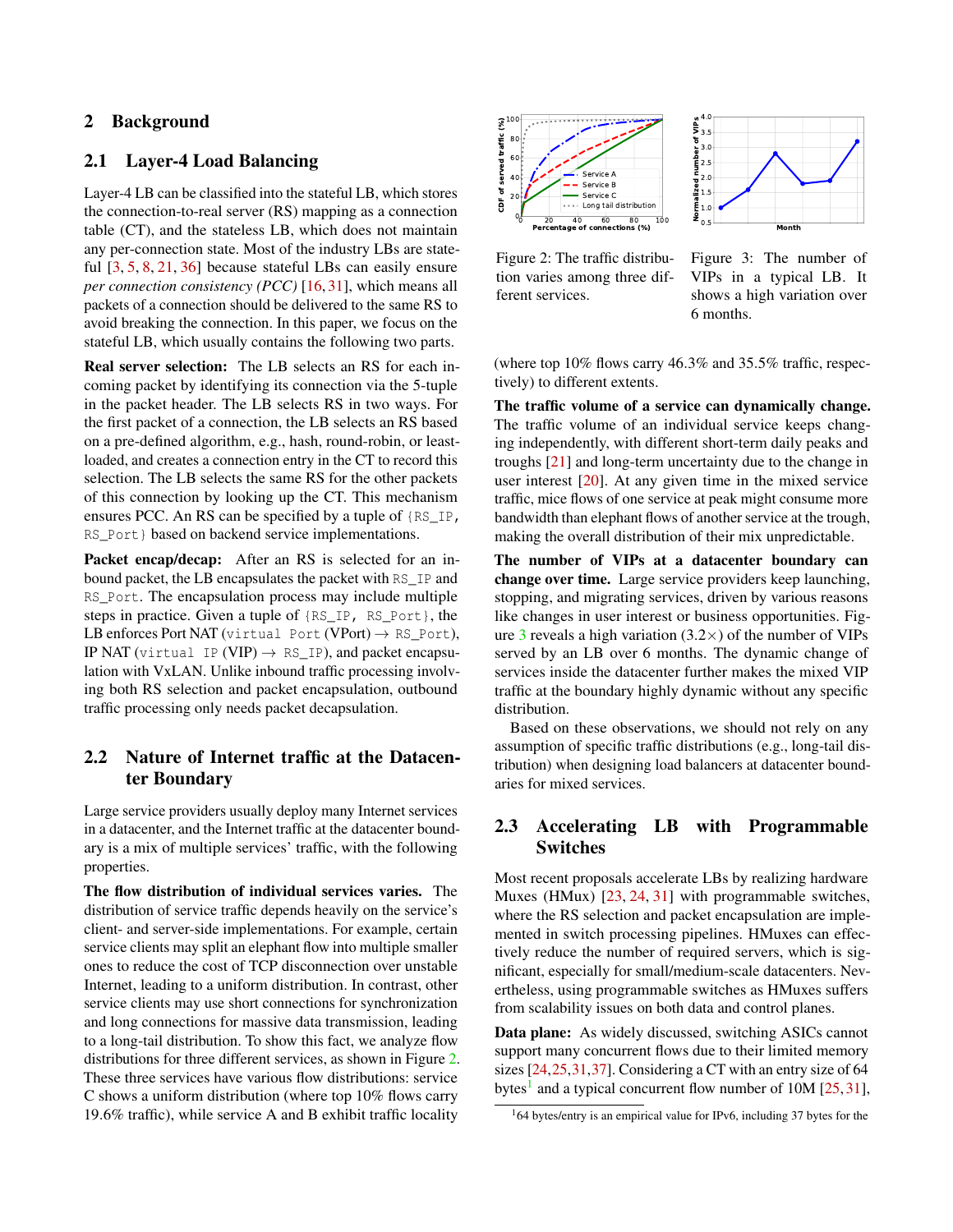<span id="page-3-1"></span>

Figure 4: Tiara architecture. Tiara consists of three tiers: T-switch, T-NIC, and T-server. Tiara divides LB into multiple key tasks and matches them respectively to suitable hardware tiers: T-switch for stateless packet encap/decap, T-NIC with HBM for connection lookup and management, and T-server as a last resort.

the CT size is 640 MB. However, modern programmable switches only provide 50-100 MB SRAMs [\[31\]](#page-13-0). Moreover, these SRAMs are typically distributed into multiple pipelines, e.g., 15 MB/pipeline. To look up a larger table than a single pipeline's SRAM size, HMuxes typically use folded pipelines and resubmit a packet to switch pipelines via different physical ports, reducing the available throughput.

Control plane: State-of-the-art programmable switches are slow for entry insertion. For example, a Barefoot Tofino switch can only do ∼ 100K insertions per second after our optimizations. We measure the entry insertion overhead. Our result reveals that the top two time-consuming functions are the hash computation and the Cuckoo search algorithm [\[34\]](#page-13-6). Our result is similar to those of previous work [\[16,](#page-12-6) [31\]](#page-13-0). The root causes exist in the low-end switch CPU, slow PCIe interconnect between the CPU and the switching ASIC, and the small memory size in the switching ASIC. The first two factors affect the speed of hash computation and operation offloading. Then the limited memory space forces the switching ASIC to rely on space-efficient Cuckoo hashing for hash collision resolution. The Cuckoo hashing impedes fast insertion by (1) multiple entry movements during collision resolution and (2) incapability of parallelization due to the dependency between two insertions (the previous insertion location may affect the latter one). The above hardware constraints make it difficult for a switch to support > 1M CPS required by production LBs [\[5\]](#page-12-12).

# 3 Tiara Design

We now present Tiara, a novel hardware-accelerated LB architecture, which can support > 1 Tbps traffic, > 10M concurrent flows, and  $> 1M$  CPS, without any assumption on traffic patterns.

# <span id="page-3-0"></span>3.1 Architecture Overview

Tiara is a three-tier architecture as demonstrated in Figure [4.](#page-3-1) The outermost tier is a programmable switch (T-switch), which sits between the Internet and the datacenter network as a bump in the wire. The second tier is a group of FPGAbased SmartNICs (T-NIC), which act as the HMux jointly with T-switch for LB fast path. The third tier consists of commodity servers (T-server), which host T-NICs and implement SMuxes for LB slow path. The number of T-NICs hosted by a T-server and the number of T-servers behind T-switch are configurable, making the three-tier architecture flexible enough to meet different performance requirements at various datacenter entrances.

The novel idea of Tiara is that it maps different LB tasks into their most suitable devices based on their unique capabilities. In the fast path, Tiara divides the HMux between T-NICs and T-switch. Tiara leverages the large and fast HBM inside T-NIC's FPGA for memory-intensive *RS selection*. One typical HBM stack comprises 16 256-MB memory channels, and each channel provides ∼100 million lookups per second  $(MLPS)^2$  $(MLPS)^2$ . To maximize the accessing performance, we should separate memory accesses to different memory channels. The

<sup>5-</sup>tuple as match key, 18 bytes for RS\_IP and RS\_Port as action data, and a few bytes for packing and alignment overhead.

<span id="page-3-2"></span><sup>&</sup>lt;sup>2</sup>One memory channel provides  $\sim$ 100 million random read accesses per second based on our emulation [\[1\]](#page-12-15).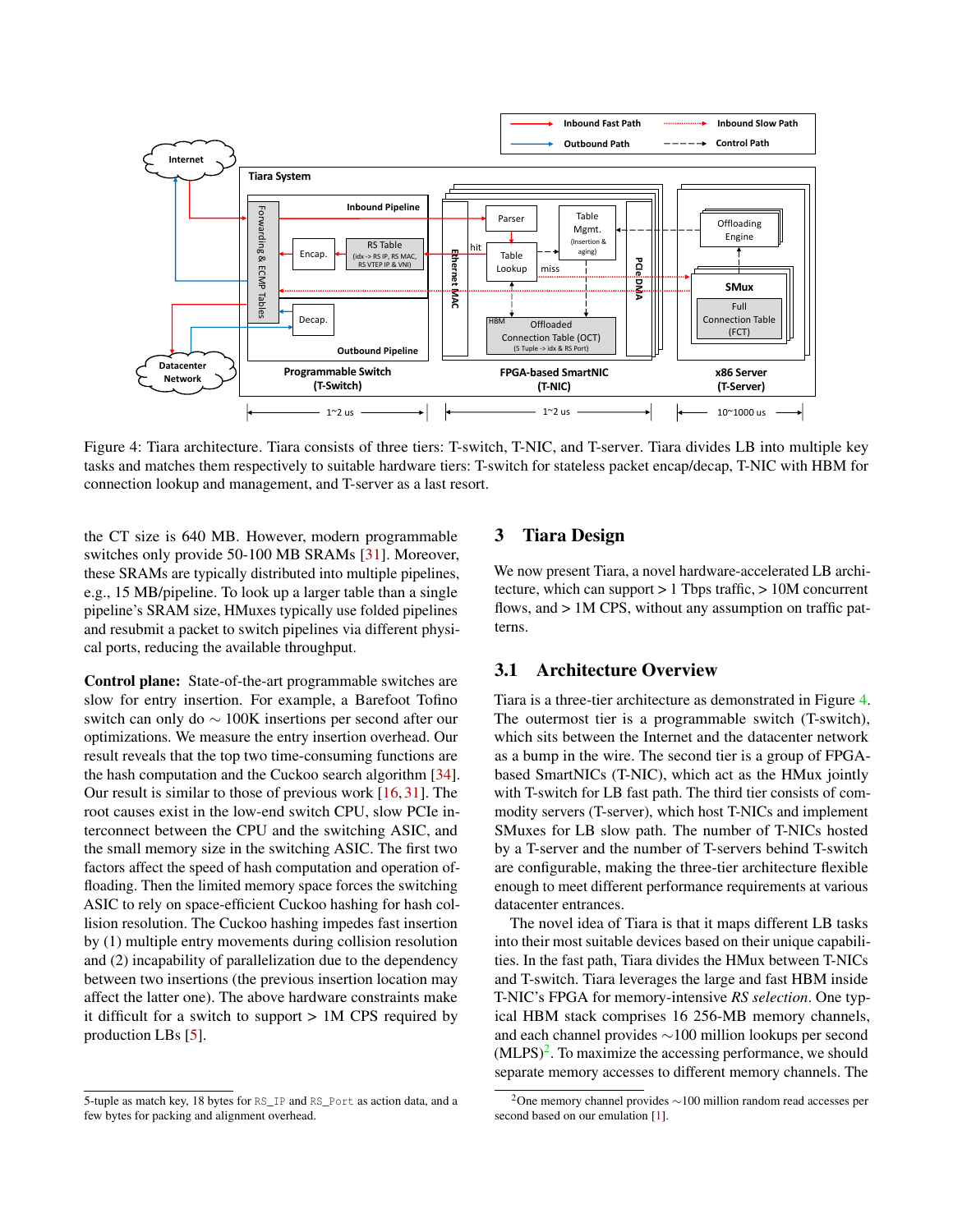parallelism among HBM channels is carefully explored to meet memory capacity and throughput requirements of RS selection, which will be discussed in [§3.3.1.](#page-5-1) Meanwhile, Tiara leverages the high performance and programmability properties of T-switch pipelines for throughput-intensive *packet encap/decap*.

Besides the fast path processing, Tiara instantiates several SMuxes in T-server to act as a backstop for unprocessed traffic. Each SMux maintains a full connection table (FCT) for all inbound flows, and is associated with a T-NIC virtual function with dedicated DMA channels used for packet receiving and sending.

Programmable switch or fixed-function switch. Another option of Tiara's three-tier architecture demonstrated in Figure [4](#page-3-1) is that the programmable T-switch could be replaced by a fixed-function switch that only performs forwarding and ECMP routing. If so, the switch packet processing logic, including RS table, packet encapsulation, and decapsulation, can be moved into T-NICs. We do not choose this option for a few reasons. First, the performance, cost, and power consumption of programmable switches is comparable to that of traditional fixed-function switches [\[14\]](#page-12-16). Second, with packet decapsulation implemented in programmable T-switch, the architecture allows outbound traffic to bypass T-NICs (as described in [§3.2.2\)](#page-4-0), thus halving the T-NICs bandwidth requirements and the number of required T-NICs. Third, the programmability of T-switch relieves T-NIC implementation. If all fast path functions are implemented in T-NIC, it will increase not only the FPGA size, power consumption, and cost, but also the development time, as programming switches with P4 is easier than programming FPGA with Verilog.

# 3.2 Control & Data Planes

#### 3.2.1 Control Plane

A typical LB usually includes a centralized controller configuring  $VIP \rightarrow RSIP$  mappings into Muxes and BGP speakers for VIP announcements. As they are common and well described in previous work [\[21,](#page-12-3) [23,](#page-12-7) [24,](#page-12-5) [36\]](#page-13-1), we will skip them in this paper and pay more attention to the acceleration-related control flow, i.e., the connection management between software and hardware. Tiara relies on T-servers to make the local control plane decisions, including the CT entry insertion and the entry recycling (connection aging). The powerful CPU prevents inefficient hash computations like that on the switchbased HMux. T-servers use *offloading engines* to offload the entry operations generated by SMuxes, to a specific T-NIC, and each offloading engine is associated with a dedicated DMA channel for entry operations. To efficiently process entry insertion and aging, a few optimizations are made in offloading engines, which will be discussed in [§3.3.](#page-5-0)

Moreover, Tiara integrates many more features like management, telemetry, and fault tolerance in the control plane. Except for the telemetry, Tiara can support all these functionalities solely in the control plane. Network telemetry requires collecting statistic counters from the data plane, and T-NIC and T-switch can provide them easily without affecting the fast path performance.

# <span id="page-4-0"></span>3.2.2 Data Plane

Inbound fast path. Upon receiving a packet from the Internet, T-switch distributes it to one of the T-NICs based on ECMP. Then, T-NIC parses the packet header and uses the extracted fields (i.e., 5-tuple) to look up the offloaded connection table (OCT), which maintains up to tens of millions of connections in FPGA HBM and sustains fast lookup. The lookup result from OCT is an LB decision, i.e., a twotuple {RS\_Index, RS\_Port}, where RS\_Index represents a real server and will be used in later RS table lookup in Tswitch. Instead of replacing the RS\_Port locally, which will incur checksum computation, Tiara delays this operation to T-switch processing. T-NIC encapsulates the retrieved tuple into a packet metadata header between the Ethernet header and the IP header, and sends back the packet to T-switch. Tswitch looks up an RS table and gets the corresponding RS information, including RS\_VTEP\_IP, RS\_MAC, RS\_IP, and VNI. Finally, T-switch enforces Port NAT, IP NAT, and VxLAN encapsulation sequentially, and forwards the encapsulated packet to the RS. Since we decouple the RS\_Port from the RS table, the number of entries in the RS table is the same as the number of real servers, typically  $10K-100K^3$  $10K-100K^3$ . Compared to CT, the RS table is relatively stable, updated in second time granularity [\[36\]](#page-13-1), which is far slower than the entry insertion speed provided by T-switch. Based on these two features, the RS table is achievable in the T-switch SRAMs.

Inbound slow path. When a packet misses in the OCT, the T-NIC uploads it to an SMux via a PCIe DMA channel chosen by *Receive Side Scaling* (RSS). Upon receiving the packet, the SMux looks up the FCT and moves to one of the following two workflows according to the lookup result.

If the packet belongs to an established connection, it will hit in the FCT lookup. SMux retrieves the corresponding {RS\_Index, RS\_Port}, and further processes the encapsu-lation for this packet by looking up the RS table locally<sup>[4](#page-4-2)</sup>. Finally, SMux sends the encapsulated packet to the real server (via T-NIC and T-switch). There is a trick on VxLAN source port calculation. Since the source port is calculated by hashing [\[13\]](#page-12-17), SMux reuses the last 2 bytes of RSS hash value from the T-NIC to avoid duplicate hash computation.

If it is the first packet of a new connection, it will miss in the FCT lookup. SMux makes the LB decision to create a connection entry for this connection and inserts the generated

<span id="page-4-1"></span> $3A$  typical datacenter supports thousands of services [\[19,](#page-12-8) [36\]](#page-13-1), and each one usually holds 10-100 instances.

<span id="page-4-2"></span><sup>&</sup>lt;sup>4</sup>In fact, these two tables can fuse into one table.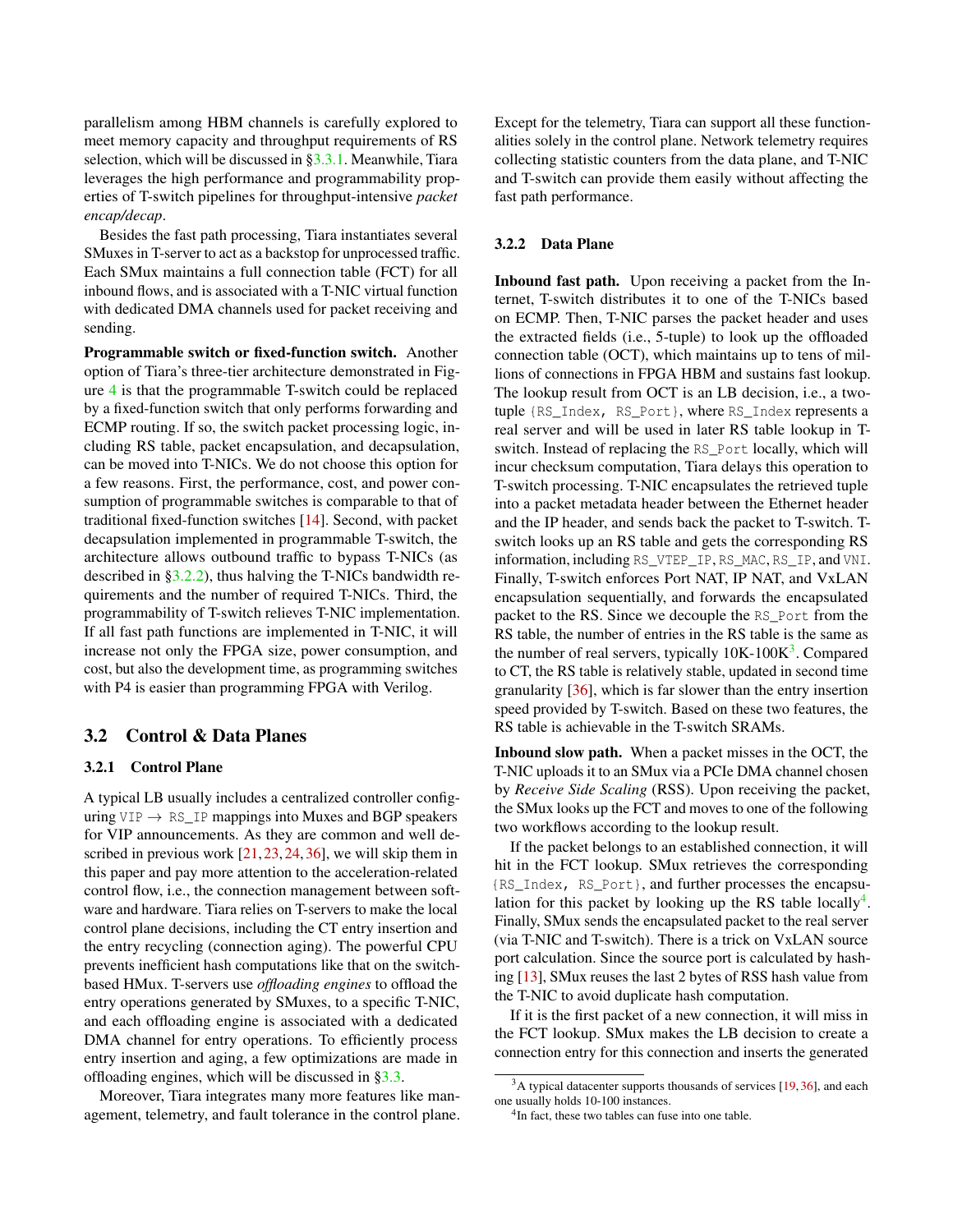entry into the FCT. Then, SMux encapsulates the packet and sends it out.

In both cases, SMux will try to insert the corresponding connection entry into OCT. If there are empty slots in the corresponding hash bucket in OCT, the insertion will be successful; otherwise, Tiara will fail the insertion without cache eviction and keep that flow in SMux. We leave the cache eviction policy for the LB connection table as future work.

Outbound path. For outgoing packets, real servers leverage XDP [\[4\]](#page-12-18) or OVS *Conntrack* [\[10\]](#page-12-19) to perform SNAT locally. The real servers rewrite source IP with VIP and source ports with VPort, and forward the packets in VxLAN encapsulation to T-switch. T-switch further performs packet decapsulation and sends the packets to the Internet. As the only LB operation (i.e., packet decapsulation) for outbound packets is offloaded completely in T-switch, outbound traffic can bypass T-NICs and SMuxes, halving the T-NICs bandwidth requirements.

## <span id="page-5-0"></span>3.3 Component Design & Optimization

#### <span id="page-5-1"></span>3.3.1 Efficient Hash Table Structure

The hash table design of OCT affects not only lookup performance in hardware but also entry insertion speed in software. We leverage an efficient hash table structure that enables both fast lookup in T-NIC and fast entry insertion in T-server. Specifically, we expect the hash table used in T-NIC should (1) support O(1) and parallel insertions in software and (2) support line-rate lookup in hardware.

We observe that a hash table with fixed-length chaining can satisfy all requirements. First, the insertion complexity of hash chaining is  $O(1)$ . Second, since the hash computations of different insertion indexes are independent, we can utilize multiple cores in T-server to compute the insertion indexes in a parallel manner. Third, T-NIC can support O(1) lookup by mapping fix-length chains into multiple HBM channels. Last, fix-length hash chaining simplifies hardware design. If using variable-length hash chaining, dynamic memory management is mandatory and unfriendly to hardware implementation.

T-NIC manages OCT using a hash table with fixed-length chaining, as illustrated in Figure [5.](#page-5-2) Despite the simple structure, determining the proper parameters of the hash table in HBM to achieve both fast lookup and low collision rate is non-trivial. For the hash table with fixed-length chaining, two parameters control the shape of the table: the number of hash indexes (*depth*) and the number of entries at each index (*width*), following that *depth*×*width* = *hash table size*. Given a fixed hash table size, a deeper hash table results in a higher hash collision rate (see analysis in Appendix  $\overrightarrow{A}$ ), while a wider hash table poses challenges for line-rate lookup on HBM, as the number of parallel HBM memory channels is limited.

Based on the above analysis, T-NIC determines the hash table parameters with a principle that *maximizing the width*

<span id="page-5-2"></span>

Figure 5: The fixed-length hash chaining design in Tiara OCT, where depth is *M* and width is *N*. Each channel pair saves a column of the hash table. For a table lookup, T-NIC can launch multiple parallel accesses of *N* entries inside 2*N* HBM channels.

*while guaranteeing line-rate lookup*. Take the FPGA card used in our implementation  $(\S 4)$  as an example. It has two 100GE ports, each requiring 150 MLPS to sustain line rate, and one HBM stack of 16 256-MB (8M  $\times$  256-bit width) memory channels, each providing up to 100 MLPS. We divide 16 channels evenly between two ports so that there are 8 channels to support 100 Gbps traffic. Moreover, the entry size is 512 bits, as discussed in  $\S 2.3$ , so we need to pair two channels for one entry access and construct 4 channel pairs for each port. Given that each channel pair can support 8M entries, there are three candidate hash table structures: 8M (depth)  $\times$ 4 (width), 16M $\times$ 2, 32M $\times$ 1, where one lookup operation involves 4, 2, and 1 channel pair(s), respectively. However, the lookup performance of the  $8M \times 4$  hash table structure is only 100 MLPS (using all channels for one lookup), failing to support the 100 Gbps line rate. Based on the principle, the best hash table structure for one 100GE port is  $16M \times 2$  in our FPGA card.

T-NIC relies on the connected T-server to simplify hash collision resolution. When there is a hash collision in the table lookup, T-NIC will forward the packet to the slow path in Tserver; when there is a hash collision in the entry insertion, the insertion fails in the offloading engine  $(\S3.3.2)$ , and that flow will be kept in the slow path. As long as the hash collision rate is low (2.6% in theory for 10M flows in the  $16M \times 2$  hash table), hash collision does not have significant performance penalty.

#### <span id="page-5-3"></span>3.3.2 Lock-free Offloading Approach

We design a lock-free offloading approach to enable issuing millions of insertion or deletion operations per second from SMuxes to T-NIC, which is required to support > 1M CPS.

In Tiara, SMuxes offload the generated entry operations, including entry insertion and deletion, to T-NICs via offloading engines. Given the multi-channel feature of our PCIe DMA engine, Tiara instantiates a few offloading engines and associates each with a dedicated DMA channel, so that offloading engines can offload entries independently.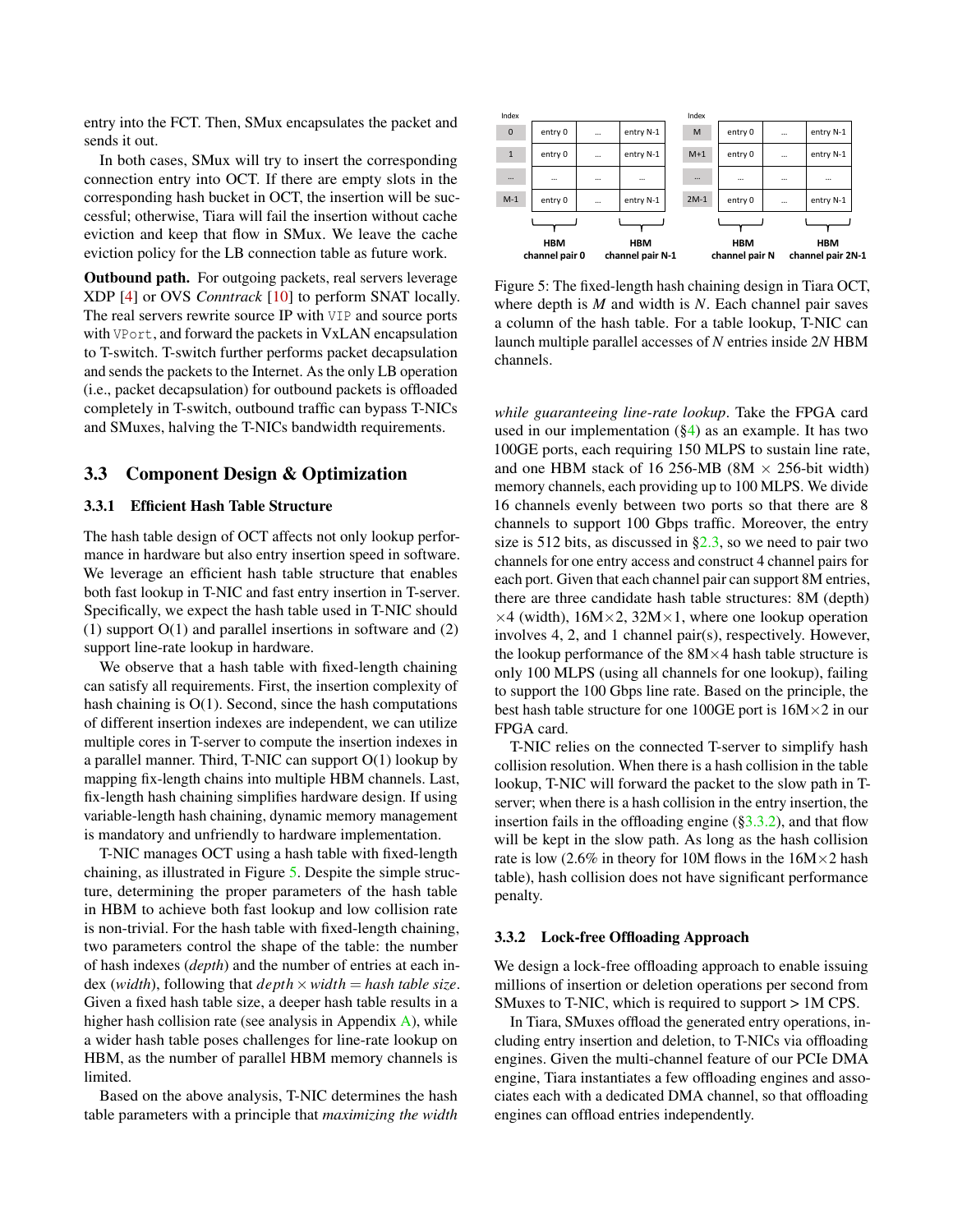<span id="page-6-1"></span>

Figure 6: Tiara's lock-free offloading design.

A straightforward offloading approach introduces locks in two places. The first lock happens when multiple SMuxes are mapped to the same offloading engine with only one OP queue. SMuxes can write their operations to the OP queue only when they retrieve a write lock. The second lock exists when multiple offloading engines insert entries into the same hash index. A lock is required for unavoidable synchronizations on a global OCT, maintained in the server to track the OCT usage among different offloading engines. These two locks prevent us from fully leveraging the parallelism in both the multi-core server and the multi-channel DMA to achieve fast entry offloading.

We design a lock-free offloading mechanism, as shown in Figure [6.](#page-6-1) First, to realize lock-free entry delivery from SMux to the offloading engine, Tiara sets up an OP queue for each SMux-engine pair. The offloading engine polls OP queues in a round-robin manner to retrieve the offloading operations. Second, Tiara adopts the mapping method based on the entry's hash index, i.e., *index-to-engine* mapping. Entries inserted into the same place are delivered to the same offloading engine. Consequently, different offloading engines handle entries with different hash indexes, and each offloading engine maintains a local OCT to track the offloaded indexes. Since the local OCTs are disjoint with each other, it is lock-free during the table update.

For each entry operation, offloading engines will notify SMuxes whether the operation is successful or not (an insertion will fail when the corresponding hash bucket is full) via completion queues (not shown in Figure [6\)](#page-6-1).

#### 3.3.3 Lightweight Aging Mechanism

The purpose of this component is to recycle outdated entries in the OCT, i.e., when a connection is disconnected, its related entry in the OCT should be released so that it can be reused for new connections. To realize it, we need to detect the close of connections. One naive method is to use the TCP FIN packet as the signal of the connection close, which can be captured in T-NICs. However, this method fails on abnormal close of TCP traffic and connection-free UDP traffic.

To unify the flow removing process for TCP and UDP, Tiara adopts an entry aging mechanism that removes a flow entry from the OCT if it is not accessed in a period *T*. This aging mechanism may kick out connections whose access interval is larger than *T* by mistake, but those connections can be further processed in the slow path FCT<sup>[5](#page-6-2)</sup>.

The challenge of this aging mechanism is to monitor the accessing states of 10M connection entries periodically with a small memory footprint, minimal performance interference on the data plane, and low CPU overhead.

To address this challenge, T-NIC leverages an accessing bitmap to track connection activities, signals activities to SMuxes, and SMuxes make aging decisions by issuing entry deletion operations based on signals.

T-NIC maintains the accessing bitmap in on-chip SRAMs, using each bit as an indicator for a connection entry. All indicators are reset to 0 at the beginning of every detection period  $\Delta$ <sup>t</sup> (< *T*). An indicator will be marked as active, i.e., set to 1, only if a packet is accessing the corresponding connection entry. As an active signal, the packet header will be sent to an SMux by RSS, ensuring that the same SMux processes both teardown and establishment for a connection. Subsequent packets accessing active connection entries neither change the indicator status nor trigger signaling to SMuxes. In this way, if the connection is active in a detection period, the related SMux will get a signal. If the SMux does not receive any signal for a connection in multiple continuous ( $T/\Delta_t$ ) periods, that connection is considered outdated and should be aged. T-NIC leverages the length of the detection period to control the reporting frequency, which balances the SMux load and the detection precision.

This mechanism is lightweight in three aspects. First, the memory footprint used for tracking connection states in FPGA is minimal, with one bit per connection in the bitmap. Second, as the accessing bitmap is stored in on-chip SRAMs, the aging process will not interfere with HBM lookup in the fast path. Third, given the low signaling frequency (likely to be minutes level), the PCIe and CPU overhead are both low.

# <span id="page-6-0"></span>4 Implementation

We implement a fully functional prototype of Tiara with one T-switch and one T-server, equipped with one T-NIC through a PCIe Gen3 x16 link. T-switch and T-NIC are connected via 100G Ethernet cables. In the rest of this section, we discuss the implementation details of each component.

### 4.1 T-switch

We build a P4 prototype of T-switch with a Barefoot Tofino switch, where one pipeline has 12 physical stages, each with 1.25 MB SRAMs and 528 KB TCAMs.

<span id="page-6-2"></span><sup>5</sup>The aging procedure in the FCT is implemented by the SMux, which should provide a longer life cycle for a typical entry compared to the OCT due to its larger memory space.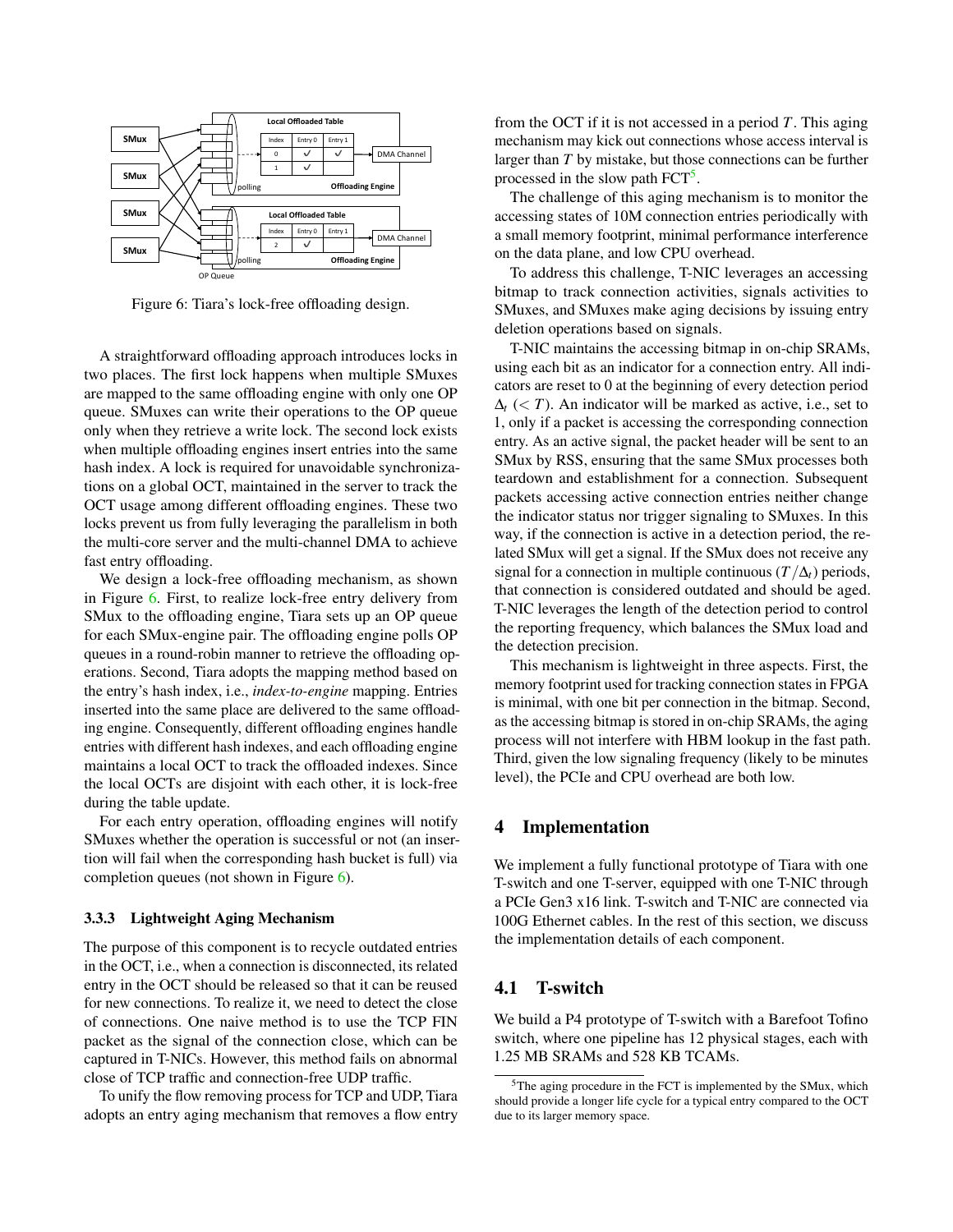<span id="page-7-2"></span>

Figure 7: T-switch pipeline implementation.

<span id="page-7-5"></span>

Figure 8: The metadata format.

We modify a baseline switch. $p4^6$  $p4^6$  to implement the packet processing pipeline, including the RS table, routing tables (forwarding table and ECMP table), and tunnel processing (VxLAN encapsulation and decapsulation). Figure [7](#page-7-2) shows an overall pipeline of T-switch. It is worth mentioning that we split the RS table into two parts. The RS table I (RS Index  $\rightarrow$  RS\_IP) exists in the ingress pipeline, where T-switch retrieves RS\_IP for routing tables lookup. T-switch postpones the lookup of the rest values in RS table II (RS\_Index  $\rightarrow$ RS\_VTEP\_IP, VNI, RS\_MAC), to the egress pipeline. This decoupling helps mitigate resource contention between RS Table and routing tables in the ingress pipeline.

The modified switch.p4 takes 53.85% of SRAMs and 13.19% of TCAMs to implement the pipeline described in Figure [7](#page-7-2) with 64K RS table entries, 2K IPv4 addresses, 1K IPv4 prefixes, 1K IPv6 addresses, and 1K IPv6 prefixes.

Recall that, in slow path processing, the VxLAN source port is computed based on the last 2 bytes of RSS value ( $\S$ 3.2.2). To be consistent with the slow path, the fast path in T-switch should compute this field in the same way. However, T-switch pipeline does not support the Toeplitz hash [\[18,](#page-12-20) [26,](#page-12-21) [30\]](#page-13-8) used in RSS computation<sup>[7](#page-7-3)</sup>. To address this issue, T-NIC carries the computed RSS value (last 2 bytes) on packets within an extended metadata header to T-switch ([§4.2\)](#page-7-4). T-switch retrieves the hash value from the packet and performs the same computations as SMuxes. In our implementation, the VxLAN source port is computed as followed:  $port = (RSS \land$  $(65535-49152)$ ) + 49152.

# <span id="page-7-4"></span>4.2 T-NIC

T-NIC is implemented in a Xilinx FPGA-based SmartNIC card, with two 100GE ports and one HBM stack of 16 256MB memory channels. We use Xilinx QDMA IP [\[11\]](#page-12-22) as the DMA engine. We implement the T-NIC logic described in Figure [4,](#page-3-1) in System Verilog, including the OCT management and lookup, packet metadata encapsulation, entry aging, and the slow path delivery.

Tiara relies on a metadata header in the packet to pass information between T-NIC and T-switch. Figure [8](#page-7-5) shows the format of the metadata header, which is inserted between the Ethernet header and the IP header. The metadata header includes a 4-byte RS\_Index, a 2-byte RS\_Port, a 2-byte RSS, and a 2-byte EtherType. The field EtherType in the metadata header follows the IEEE 802 standard [\[6\]](#page-12-23) to indicate the following header type (IPv4 or IPv6). In the Ethernet header, the original EtherType field is changed to 0x88B5, which indicates the next header is private. To avoid the drop of oversized packets caused by inserting the metadata header, we increase the MTU of T-NIC and the corresponding T-switch ports by 10 bytes, i.e., the size of the metadata header.

### <span id="page-7-6"></span>4.3 T-server

T-server contains 2 Intel(R) Xeon(R) Platinum 8260 CPU. We run SMuxes and offloading engines in one CPU in the same NUMA node as T-NIC without hyper-threading. We build a T-NIC driver as a DPDK [\[2\]](#page-12-24) PMD and implement the offloading engine on top of it. We leverage an in-house SMux implementation modified from DPVS [\[3\]](#page-12-11). The SMux has been deployed over three years, and we make necessary changes to adapt it for the Tiara architecture. The hash computation used in both SMuxes and T-NICs is the CRC32 algorithm.

We optimize the DMA transmission between T-NIC and the PMD. QDMA is a type of Scatter-Gather DMA from Xilinx [\[11\]](#page-12-22). For any DMA transaction, it first reads a descriptor from the host to get the physical address of the DMA buffer. The speed of descriptor filling affects the DMA performance. Tiara leverages SIMD instructions provided by Intel processors [\[7\]](#page-12-25) to accelerate the descriptor filling. For example, we use \_mm\_storeu\_si128 and \_mm\_storeu\_si128 to copy the DMA information between the DPDK mbuf and the QDMA descriptor. Moreover, Tiara decouples DMA control channels from data channels to avoid head of line blocking and mutual interference. Tiara guarantees lossless control channels by fine-grained credit control between T-server and T-NIC while remaining data channels to be lossy like conventional NIC data paths.

# <span id="page-7-0"></span>5 Evaluation

In this section, we use testbed experiments to evaluate the Tiara prototype as described in [§4.](#page-6-0) We first show the micro-

<span id="page-7-1"></span><sup>6</sup>A simplified version can be found at [https://github.com/p4lang/](https://github.com/p4lang/switch) [switch](https://github.com/p4lang/switch)

<span id="page-7-3"></span> $7$ We follow the standard RSS computation procedure for compatibility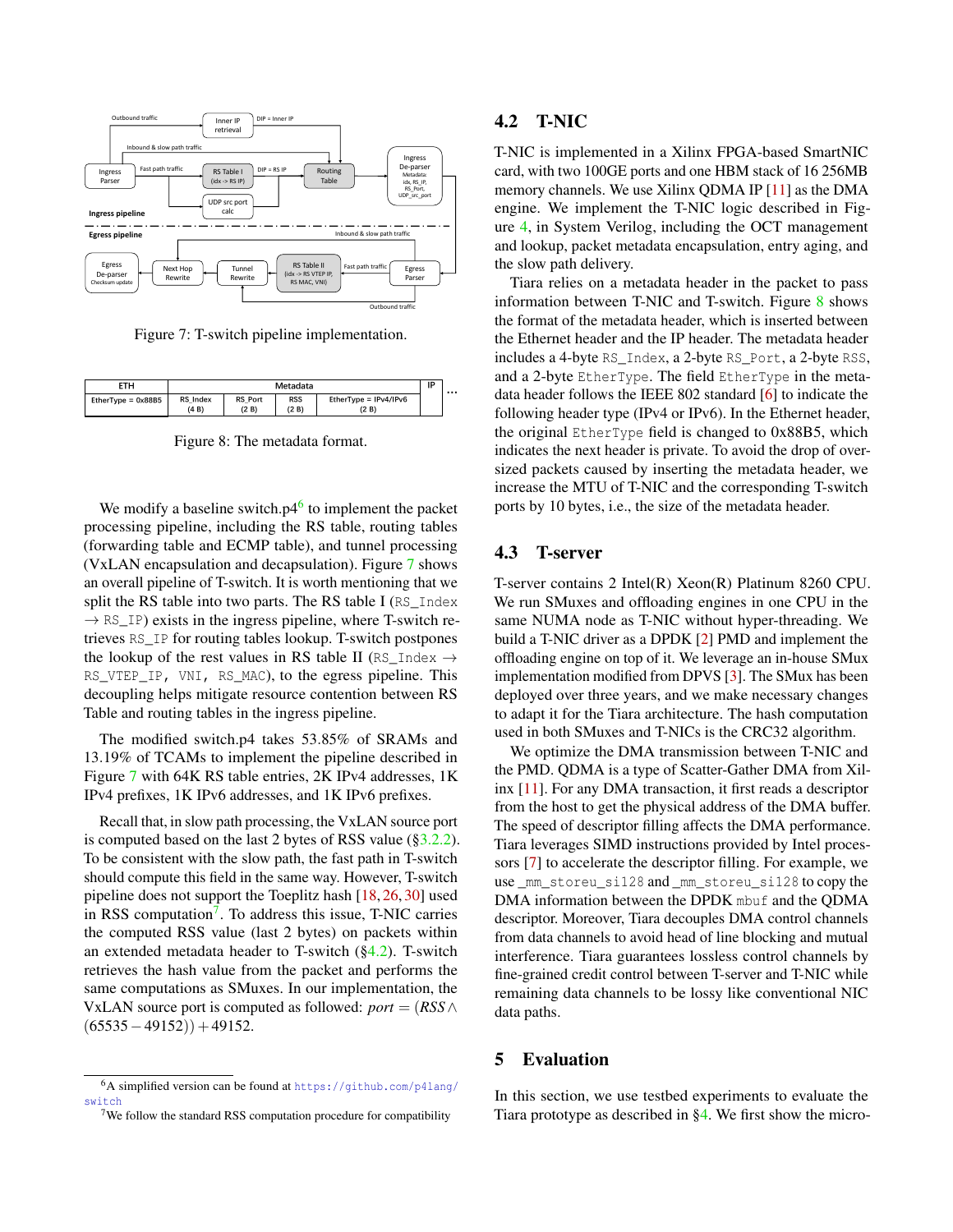<span id="page-8-2"></span>

Figure 9: HBM lookup performance on different hash table structures with 10M flows.



Figure 10: Entry insertion speed of a single offloading engine.



Figure 11: Insertion speedup with multiple offloading engines.

benchmarks to assess the effectiveness of Tiara component designs ([§5.1\)](#page-8-0). Then, we measure the end-to-end system performance of Tiara  $(\S5.2)$ . Last, we compare Tiara with existing approaches, i.e., SMux and Silkroad [\[31\]](#page-13-0) ([§5.3\)](#page-9-0). Our results reveal that:

- A T-server with a single T-NIC can provide 200 Gbps throughput with 10M concurrent flows and could scale linearly up to 1.6 Tbps and 80M concurrent flows by hosting 8 T-NICs within a T-server.
- Tiara fast path can provide less than 4 us average latency with small jitter even at line rate.
- Tiara can serve up to 1.8M new connections per second, which is larger than switch-based HMux.
- Tiara is cost-, energy-, and space-efficient, costing  $17.4 \times$ less money, consuming  $12.8 \times$  less energy, and taking  $16.8 \times$  less rack space than SMux, given the same target throughput.

Testbed setup. We leverage the same SMux used in the Tiara slow path as the baseline of software LBs. The Tiara prototype and the baseline are directly connected to the traffic generator using 100 Gbps cables. Test traffic is generated by a hardware traffic generator, sent to the LB (Tiara or baseline), and then routed back to the generator. In this way, we could test the throughput and latency for both Tiara and the baseline.

Traffic. We use a hardware generator to inject synthetic TCP/UDP flows. Since we do not hold any assumption on traffic patterns in Tiara design, the traffic is generated in a random manner.

### <span id="page-8-0"></span>5.1 Micro-benchmarks

A few micro-benchmarks are designed to evaluate the major component optimizations described in [§3.3.](#page-5-0) Specifically, we evaluate the lookup performance of our hash table design, measure the insertion speed of offloading engines, and test the PCIe overhead incurred by our aging mechanism.

Tiara OCT provides line-rate lookup. We run a benchmark with 10M flows in the OCT, implemented with three candidate hash table structures described in  $\S 3.3.1$ , i.e.,  $32M \times 1$ ,  $16M \times 2$ , and  $8M \times 4$ . Figure [9](#page-8-2) shows the lookup throughput on 10M flows with 128-byte packet size in three candidate hash structures. It reveals that both  $32M \times 1$  and  $16M \times 2$  structures approach line rate (97.2 Gbps and 97.15 Gbps), but  $16M \times 2$  provides a lower theoretic hash collision rate. When the width expands to 4, the throughput drops to 72.9 Gbps since all channels are used for each access at this width. This benchmark is consistent with our analysis in [§3.3.1.](#page-5-1)

Tiara offloading engine achieves fast entry offloading. We randomly generate new flow entries in SMuxes and offload them to T-NIC by offloading engines. Therefore, in this exper-iment, all offloading operations are entry insertions. Figure [10](#page-8-2) demonstrates the offloading speed of a single offloading engine, which is shared among SMuxes. The speed sticks to 6.8M operations per second with more than two SMuxes, which is bounded by the offloading engine. Figure [11](#page-8-2) further shows how offloading speed changes with more offloading engines working in parallel. It achieves near linear-scaling with  $2.77 \times$  speedup when using three offloading engines. The linear scalability of offloading speed makes Tiara able to support a high CPS scenario. For example, the LB in [\[5\]](#page-12-12) processes 6.9M CPS, requiring at least 13.8M offloading operations (insertion or deletion), which can be supported by two offloading engines, as shown in Figure [11.](#page-8-2)

Tiara entry aging mechanism incurs negligible overhead. We evaluate the PCIe utilization caused by the aging mechanism, i.e., sending signals (packet headers) to SMuxes via PCIe, with 10M flows and a 1 minute detection period. The average PCIe utilization is less than 0.05%. Given that the control plane and data plane share the same PCIe interface, the low PCIe utilization of Tiara aging mechanism incurs little influence on the data plane.

# <span id="page-8-1"></span>5.2 Tiara Performance

A complete Tiara system consists of at least one T-switch connected by multiple T-servers, each hosting up to 8 200GE T-NICs. We will show in this section whether such a system could meet the design goals:  $> 1$  Tbps,  $> 10M$  concurrent flows, and  $> 1M$  CPS, without any assumption on traffic pat-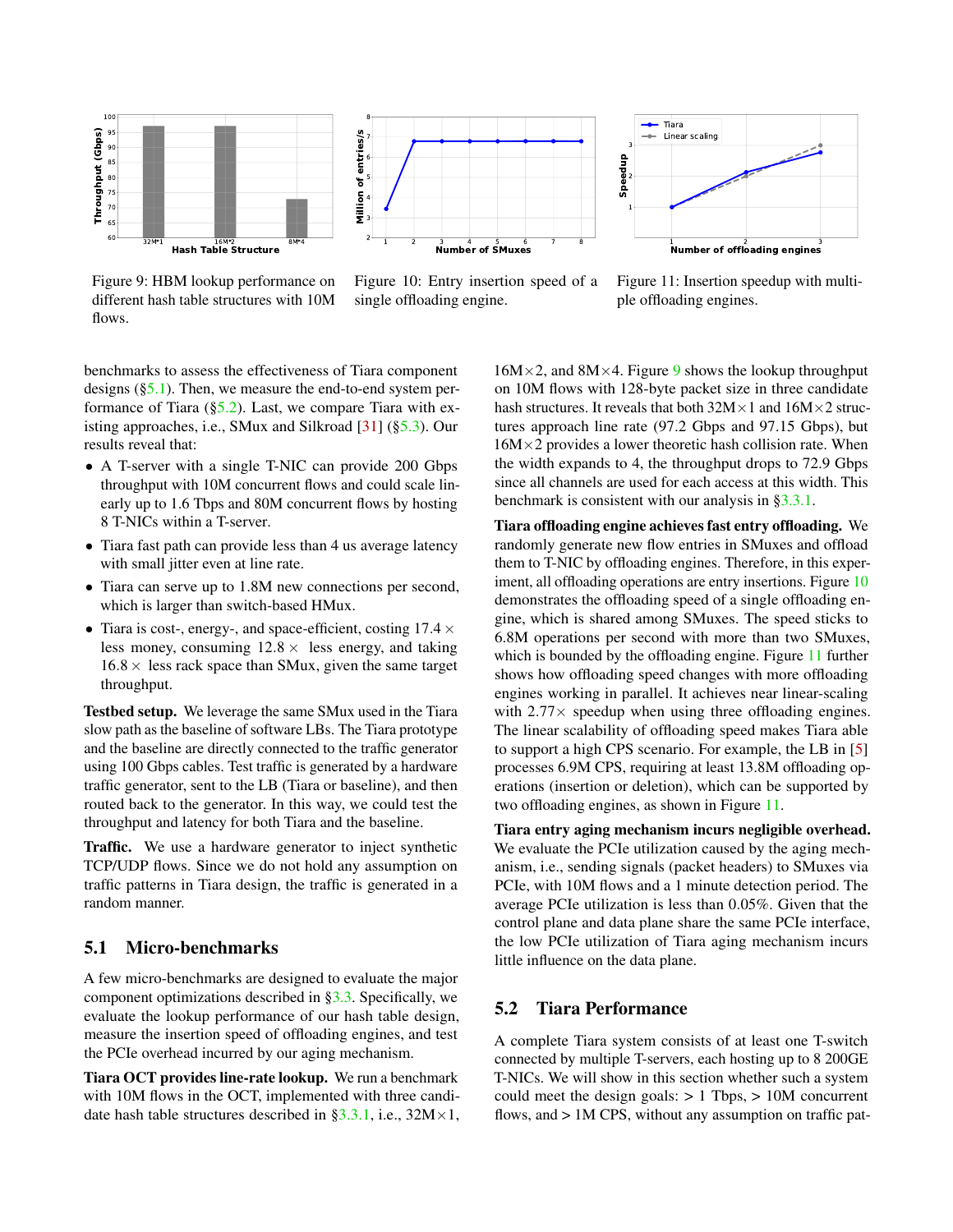<span id="page-9-1"></span>

Figure 12: Forwarding performance in Tiara fast path. A Tserver with 8 T-NICs achieves up to 1.6 Tbps with less than 4 us latency.

terns.

Throughput and latency. To measure the throughput and latency of Tiara with 10M concurrent flows, we generate traffic consisting of 10M flows and send them to Tiara, which offloads these flows into the fast path.

We first test the performance of Tiara fast path with a single T-NIC. It can achieve the line rate of 200 Gbps and provide an extremely low average latency of less than 4 us, with packet sizes ranging from 128 to 1280 bytes. We further break down the latency distribution in Tiara fast path, which shows about 1 : 1 latency between T-switch and T-NIC.

The throughput and the number of concurrent flows supported in one T-server can scale linearly with the number of T-NICs, as T-NICs plugged in the same server are totally independent of each other, and they share nothing in the fast path processing. As a result, with 8 T-NICs in one T-server, the aggregate throughput of T-server fast path scales linearly to 1.6 Tbps, and the latency remains exactly the same as that of a single T-NIC (i.e., less than 4 us), as shown in Figure [12.](#page-9-1) Similarly, the number of concurrent flows increases to 80M for a holistic T-server with 8 T-NICs. If the throughput requirement of an LB system is larger than 1.6 Tbps or the flow number requirement is larger than 80M, more T-servers can be connected to the T-switch tier, given the flexibility of this architecture. The aggregate throughput and the flow capacity of Tiara in the fast path can also scale linearly with the number of T-servers, as they are physically independent as well.

CPS. We evaluate Tiara ability to serve new TCP connections by issuing HTTP transactions, including a TCP connection establishment, an HTTP GET request, an HTTP response (bypassing LB), and a closure of TCP connection. We gradually increase the target CPS in 0.1M granularity at the generator to find the maximum available CPS that the target LB can serve all the incoming requests. The result reveals that Tiara can support up to 1.8M CPS (bounded by SMux), which is higher than our goal (i.e., 1M CPS).

Resilience to traffic patterns. By leveraging the large ca-

<span id="page-9-2"></span>

Figure 13: Latency-bounded throughput. With the tail (P99) latency bound of 100us, Tiara can achieve 200Gbps per T-NIC and 1.6Tbps per T-server with 8 T-NICs. However, since SMux suffers from high jitter when the load increases, the maximum latency-bounded throughput of SMux is 38Gbps.

flows can be offloaded to the fast path in Tiara as long as the number of concurrent flows is less than 10M per T-NIC and 80M per T-server, which is true in most cases as we observed at our datacenter boundaries. As a result, Tiara is insensitive to traffic patterns, and it keeps consistent high throughput and low latency on different traffic patterns.

### <span id="page-9-0"></span>5.3 Tiara vs. Existing Approaches

In this section, we compare Tiara with existing approaches (the SMux baseline, Silkroad [\[31\]](#page-13-0)) in terms of performance and efficiency. The results are summarized in Table [1.](#page-10-0)

**Pacific Space 12.5 Pacific Space 12.6 Pacific Space 12.6 Pacific Space 12.6 Pacific Space 12.6 Pacific Space 12.6 Pacific Space 12.6 Pacific Space 12.6 Pacific Space 12.6 Pacific Space 12.6 Pacific Sp** Performance. SMux suffers from high latency and jitter when the traffic load is heavy [\[33\]](#page-13-9) due to high CPU utilization and cache misses. High latency and jitter will adversely impact the user's network experience. Therefore, we use "latency-bounded throughput" as the metric to compare SMux and Tiara more fairly. Given that the end-to-end latency from Internet users to datacenter services could be as low as a few milliseconds [\[35,](#page-13-10) [39\]](#page-13-11), we should bound the tail latency of LB to the sub-millisecond level to minimize its impact on the user's network experience. In this experiment, we run SMux on 16 cores of a server with the same configuration as T-server  $(\S 4.3)$ , except that the SMux server is equipped with a 100 Gbps Mellanox ConnectX-5 NIC rather than T-NICs. We set the bound of LB P99 latency to 100 us and compare the latency-bounded throughput with the packet size of 512 bytes between Tiara and SMux. Figure [13](#page-9-2) shows the P99 latency of Tiara and SMux, respectively, with different throughputs. For the Tiara fast path, P99 latency is consistently below 4 us at throughput up to 200 Gbps per T-NIC, while SMux P99 latency breaks the 100 us bound when the throughput is higher than 38 Gbps. Therefore, we consider 38 Gbps as the maximum latency-bounded throughput of the baseline SMux. In Tiara, the latency-bounded throughput of a single T-server with 8 T-NICs is 1.6 Tbps,  $42.1 \times$  higher than SMux (38 Gbps), and its P99 latency (4 us) is  $25 \times$  lower than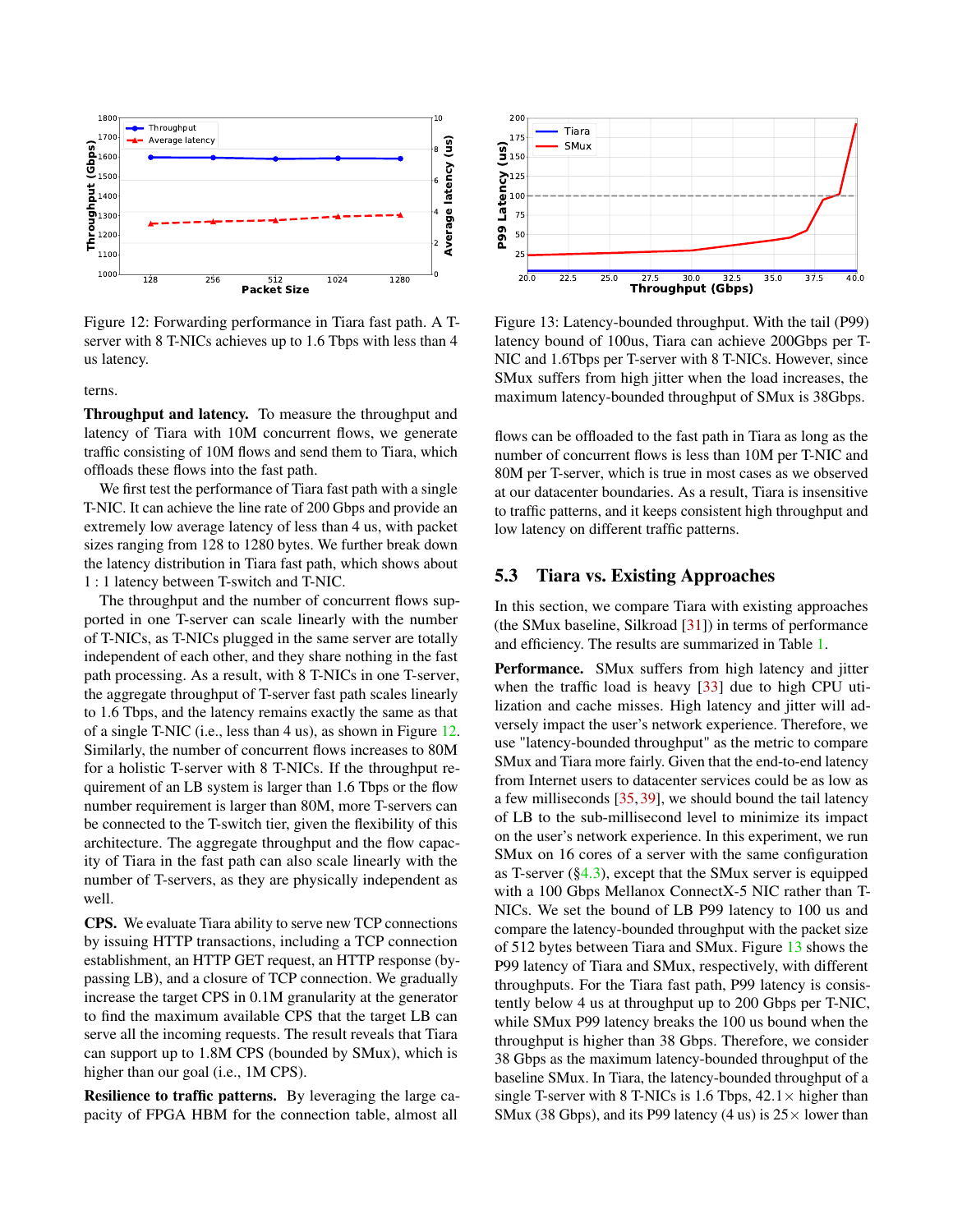<span id="page-10-0"></span>

|                           | Throughput          | <b>P99</b> lat.      | <b>CPS</b>   | $CT size^*$             | Cost efficiency                                    | Energy efficiency                | Space efficiency         |
|---------------------------|---------------------|----------------------|--------------|-------------------------|----------------------------------------------------|----------------------------------|--------------------------|
| <b>SMux</b><br>Silkroad** | 38 Gbps<br>1.6 Tbps | $100$ us<br>$< 2$ us | 1.8M<br>200K | $\sim$ 100 GB<br>100 MB | 4.75 Gbps/(cost unit)<br>$457.14$ Gbps/(cost unit) | 76 Mbps/Watt<br>2909.1 Mbps/Watt | 19 Gbps/U<br>1600 Gbps/U |
| Tiara                     | $1.6$ Tbps          | $<$ 4 us             | 1.8M         | 4 GB                    | 82.05 Gbps/(cost unit)                             | 969.7 Mbps/Watt                  | 320 Gbps/U               |

Table 1: Performance and efficiency comparison among different LBs. <sup>∗</sup>Since the connection table (CT) compression in Silkroad is orthogonal to Tiara and can be applied in any architecture, we use the CT size as the metric to compare the data plane scalability of different architectures. ∗∗The Silkroad paper does not report throughput and tail latency explicitly, and we use the same throughput and latency results as T-switch to simplify comparison.

#### SMux (100 us).

Silkroad achieves comparable high throughput and low latency as Tiara, as most connections are processed in the hardware fast path in both solutions. However, Silkroad is less scalable in both control and data paths than Tiara. Silkroad leverages the embedded management CPU in switch for connection creation and offloading, thus expecting only 200K CPS [\[31\]](#page-13-0). Tiara achieves 1.8M CPS,  $9 \times$  higher than Silkroad, thanks to the optimizations in the control plane of Tiara. Silkroad stores the connection table in the switch's limited on-chip SRAMs. Despite compression with hash digest, the connection table is still bounded by the on-chip SRAM size, i.e., 50-100 MB in modern switching ASICs. Tiara leverages 4 GB HBM in modern FPGA, increasing the connection table size in the fast path by orders of magnitude compared to Silkroad.

Efficiency. In this section, we quantify and compare the efficiency of SMux, Silkroad, and Tiara, in terms of cost efficiency (performance per dollar), energy efficiency (performance per watt), and space efficiency (performance per rack unit).

- Cost efficiency. As the concrete cost numbers of T-NIC, T-switch, and T-server used in the Tiara prototype are confidential, we normalize them to 1, 3.5, and 8, respectively. With these cost units, the normalized system costs of SMux, Silkroad, and Tiara are 8, 3.5, and 19.5 (=3.5+1\*8+8), respectively. Given these normalized system costs and the throughput data shown in Table [1,](#page-10-0) the cost efficiency of these three approaches will be 4.75 Gbps/(cost unit), 457.14 Gbps/(cost unit), and 82.05 Gbps/(cost unit), respectively.
- Energy efficiency. According to hardware datasheets, T-NIC, T-switch, and T-server used in the Tiara prototype consume 75 Watt, 550 Watt, and 500 Watt power, respectively. Based on these power consumption and throughput data, the energy efficiency of SMux, Silkroad, and Tiara will be 76 Mbps/Watt, 2909.1 Mbps/Watt, and 969.7 Mbps/Watt, respectively.
- Space efficiency. The server used in SMux is 2 rack-unit (i.e., 2U) high, the switch used in Silkroad is 1U high, and the entire Tiara system is 5U high, as it includes a 1U Tswitch and a 4U T-server hosting 8 T-NICs. Based on these

heights and throughput data, the space efficiency of SMux, Silkroad, and Tiara will be 19 Gbps/U, 1600 Gbps/U, and 320 Gbps/U, respectively.

- Tiara vs. SMux in efficiency. The cost, energy, and space efficiency of Tiara are  $17.4 \times$ ,  $12.8 \times$ , and  $16.8 \times$  higher than those of SMux, respectively. In other words, given the same target throughput, Tiara costs  $17.4 \times$  less money, consumes  $12.8 \times$  less energy, and takes  $16.8 \times$  less rack space than SMux. All these efficiency advantages of Tiara over SMux come from hardware acceleration, as suitable hardware (i.e., FPGA and programmable switch in Tiara) is fundamentally much more efficient than x86 servers in network packet processing.
- Tiara vs. Silkroad in efficiency. As we can see from Table [1,](#page-10-0) the switch-only solution in Silkroad outperforms Tiara in all efficiency metrics. This is expected as Silkroad only leverages a switch, which is fundamentally more cost-, energy- and space-efficient than FPGA and x86 in network packet processing. However, as we discussed in the above section, the efficiency of Silkroad comes at the cost of lower CPS and smaller connection tables due to switch inherent scalability limitations. Compared to Silkroad, Tiara strikes a better balance between efficiency and scalability. Furthermore, the switch-only solution may not be that practical in traffic scenarios with a large number of connections, where Silkroad suggests operators combine its switch with an SMux for the slow path [\[31\]](#page-13-0). With this hybrid setting (switch + server), the efficiency of Silkroad will become similar to Tiara, but its scalability in hardware is still lower than Tiara.

One more option to further improve the efficiency of Tiara is to bake its implementation into a custom ASIC, which makes it as efficient as the Silkroad switch-only solution and as scalable as current Tiara. However, a custom ASIC incurs a significant NRE (non-recurring engineering) cost. Without a big enough volume to amortize the NRE, the cost efficiency of custom ASIC is worse than that of current Tiara design. As the performance of a single T-server is already high enough (up to 1.6 Tbps), we do not necessarily need a large number of T-servers to load-balance Internet traffic in even hyperscale datacenters. Therefore, the design choice of using FPGA rather than custom ASIC in Tiara is justified in this context.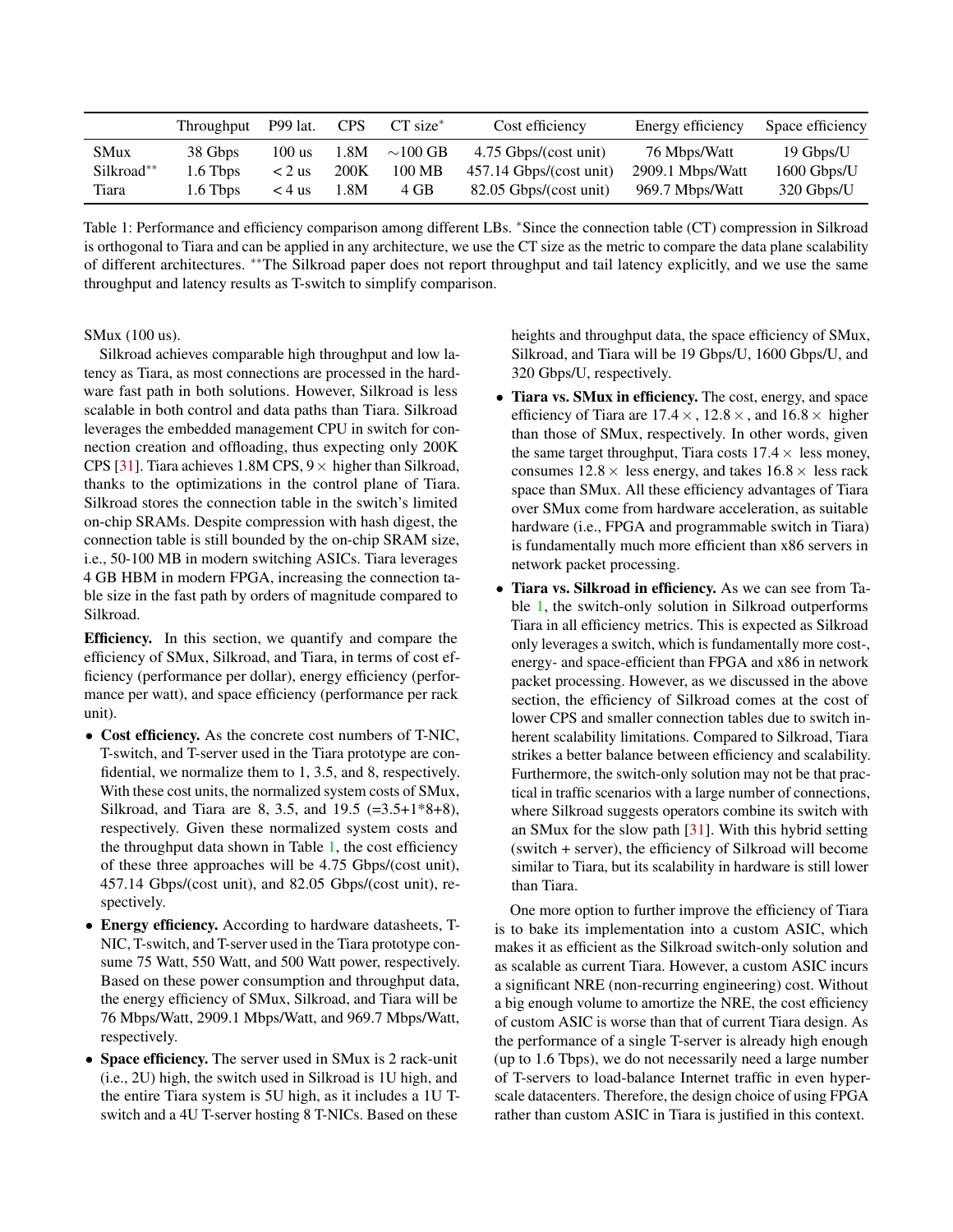# 6 Related Work

Memory enhanced switches: eXtra Large Table (XLT) [\[17\]](#page-12-26) enhances programmable switches with FPGA + DRAM complexes to support large tables. It works well when all rule/flow tables are stored in DRAM, and the switch and FPGA can handle all data plane processing entirely. However, that is not the case for stateful load balancers discussed in this paper. Despite large DRAM, packet lookup may still miss in XLT FPGA due to hash collision or first packet processing for new connections, but how to handle these exceptions is unclear.

TEA [\[25\]](#page-12-0) extends switching ASIC memory virtually by utilizing the host DRAM via RDMA. However, looking up a table at the remote memory prevents switches from linerate processing. TEA relies heavily on traffic locality that caches hot traffic in the on-chip SRAMs to preserve high throughput. Otherwise, its performance approaches the serverbased lookup table, as demonstrated in its experiment (TEA with and without cache). Moreover, TEA shares the same scalability issue on the control plane as other programmable switches.

Layer-4 load balancing: There have been continuous efforts on layer-4 load balancing. In general, two LB categories are explored: stateful LBs that keep the per-connection state at Muxes and stateless LBs that do not maintain any perconnection state.

Ananta [\[36\]](#page-13-1) and Maglev [\[21\]](#page-12-3) are two proposed software stateful LBs with a series of packet processing optimizations, including batch processing, poll mode NIC driver, and zerocopy operations. Despite these optimizations, the packet forwarding throughput on a single server is still limited, so that they need a large number of servers to support terabits per second traffic.

Duet [\[24\]](#page-12-5) and Rubik [\[23\]](#page-12-7) accelerate Ananta with commodity switches in a stateless style. They store the VIP-to-DIP (RS\_IP) mapping in switch on-chip SRAMs as an ECMP table. To support large-scale mapping rules, they leverage the tail distribution in VIP traffic to configure the heavy-hitting rules on switches while processing the rest in the software.

Beamer [\[33\]](#page-13-9) is a recently proposed stateless LB. It relies on hash functions on the switch to proceed fast real server selection and uses "daisy chaining" techniques to mitigate the PCC violations. The "daisy chaining" requires real servers to redirect unexpected packets. However, it is empirically impractical to modify the service servers. Moreover, stateless LBs can only provide suboptimal workload balancing due to the nature of hash functions as described in [\[16\]](#page-12-6).

Silkroad [\[31\]](#page-13-0) is the most related work, which accelerates stateful LB with programmable switches. It faces the same problems as mentioned in [§2.3,](#page-2-0) but it only focuses on addressing the data plane scalability issue with on-chip SRAMs. Silkroad stores a hash digest of a connection instead of the 5-tuple in the connection table, which reduces the key size

of each connection from dozens of bytes to 16 bits. Such compression technique scales to support millions of concurrent flows. However, Silkroad will suffer from throughput degradation due to pipeline folding for those switches that distribute their SRAM resources in multiple pipelines.

Cheetah [\[16\]](#page-12-6) aims to design a high-speed LB for both stateless and stateful manners. One of its contributions is to solve the entry insertion inefficiency problem in stateful LB by storing unused hash indexes in a connection stack. For every new coming connection, Cheetah pops an index from the connection stack and inserts the connection entry into the hash table with the retrieved index. This index, encoded in the packet header as a cookie, is carried by the connection in the following packets. The change on the packet header requires modifications on services' client sides. This requirement prevents Cheetah from deploying on large-scale datacenters with hundreds and thousands of services.

Component design & optimization: Some techniques used in the component design and optimization in Tiara have been extensively studied. Tong et al. [\[41\]](#page-13-12) propose a highthroughput hash table structure with the idea of fixed-length hashing in FPGA DRAM. Mogul et al. [\[32\]](#page-13-13) eliminate the livelock by a polling-based mechanism, and Kuperman et al. [\[27\]](#page-12-27) match each net device TX queue to a hardware send queue to avoid spin-lock contention. Ross [\[38\]](#page-13-14) splits tables into different cores in a multi-core database system to reduce the synchronization cost. The SmartNIC used in Azure [\[22\]](#page-12-9) periodically reports flow states to the software, which allows the software manager to age the inactive flows. Our contribution is to integrate those techniques to achieve the design goals of Tiara.

# 7 Conclusion

Tiara is a novel hardware acceleration architecture for stateful load balancers. It simultaneously provides high throughput, low latency, high scalability, and high efficiency by mapping different LB tasks into their most suitable hardware and carefully designing and optimizing a few key components. Although we only show Tiara's capabilities to accelerate stateful load balancers in this paper, we believe this architecture is generic for network function acceleration and can be explored in the future in more gateway scenarios, such as DDoS protection and firewall.

#### Acknowledgments

We thank our anonymous reviewers and shepherd Anuj Kalia for their insightful comments. We also thank Naiqian Zheng, Kaicheng Yang, and Yuxuan Gao for their support of the project. The work of Chaoliang Zeng, Zilong Wang, and Kai Chen was supported in part by a ByteDance Research Collaboration Project and the Hong Kong RGC TRS T41-603/20-R and GRF 16215119.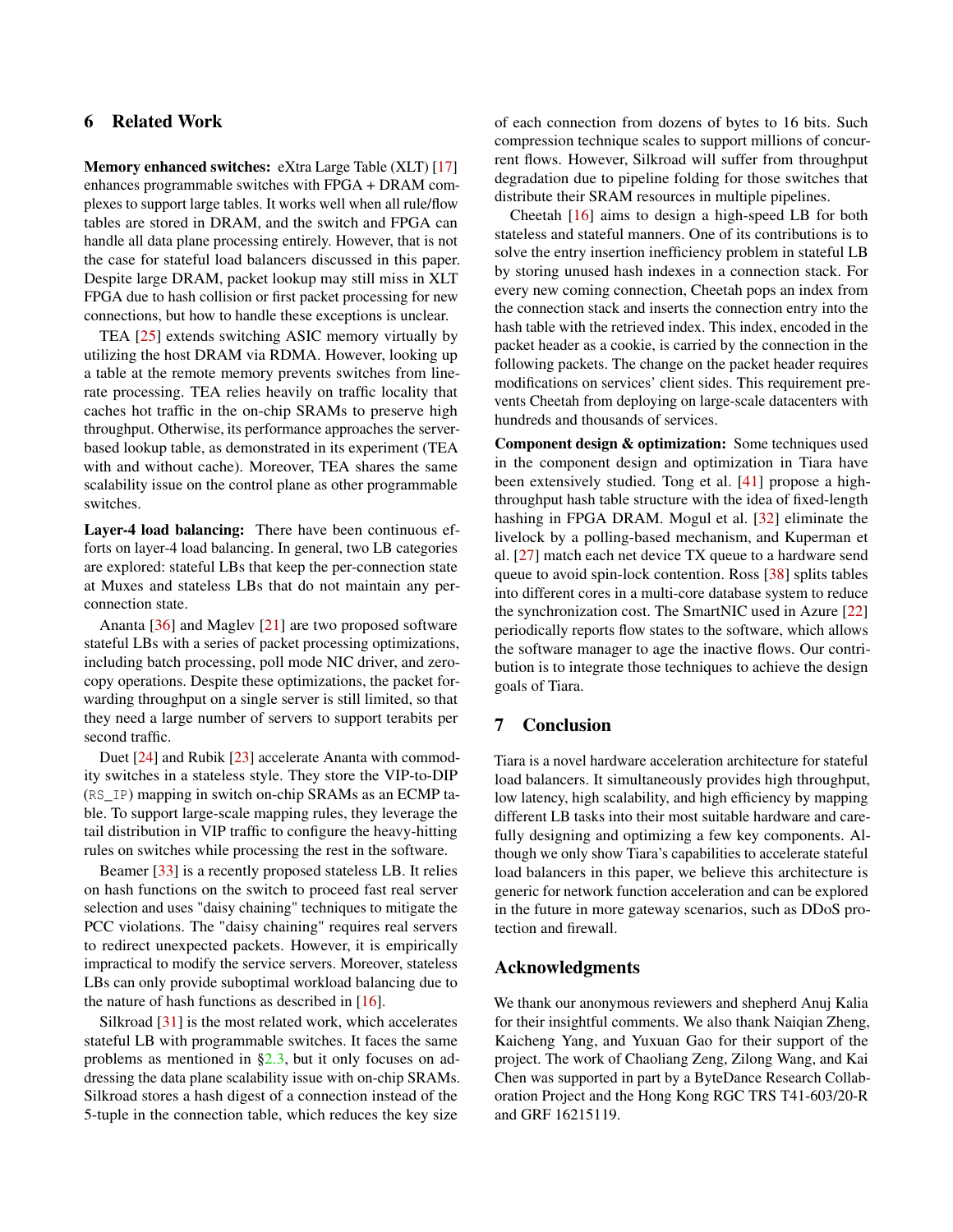# References

- <span id="page-12-15"></span>[1] Axi high bandwidth memory controller v1.0. [https:](https://www.xilinx.com/support/documentation/ip_documentation/hbm/v1_0/pg276-axi-hbm.pdf) [//www.xilinx.com/support/documentation/ip\\_](https://www.xilinx.com/support/documentation/ip_documentation/hbm/v1_0/pg276-axi-hbm.pdf) [documentation/hbm/v1\\_0/pg276-axi-hbm.pdf](https://www.xilinx.com/support/documentation/ip_documentation/hbm/v1_0/pg276-axi-hbm.pdf).
- <span id="page-12-24"></span>[2] Dpdk. <https://www.dpdk.org/>.
- <span id="page-12-11"></span>[3] Dpvs is a high performance layer-4 load balancer based on dpdk. <https://github.com/iqiyi/dpvs>.
- <span id="page-12-18"></span>[4] express data path. [https://www.iovisor.org/](https://www.iovisor.org/technology/xdp) [technology/xdp](https://www.iovisor.org/technology/xdp).
- <span id="page-12-12"></span>[5] High-performance dpdk-based server load balancing for alibaba singles' day shopping festival. [https://www.alibabacloud.com/blog/](https://www.alibabacloud.com/blog/593984?spm=a2c5t.11065265.1996646101.searchclickresult.289b2f059llA1a) [593984?spm=a2c5t.11065265.1996646101.](https://www.alibabacloud.com/blog/593984?spm=a2c5t.11065265.1996646101.searchclickresult.289b2f059llA1a) [searchclickresult.289b2f059llA1a](https://www.alibabacloud.com/blog/593984?spm=a2c5t.11065265.1996646101.searchclickresult.289b2f059llA1a).
- <span id="page-12-23"></span>[6] Ieee 802 numbers. [https://www.iana.](https://www.iana.org/assignments/ieee-802-numbers/ieee-802-numbers.xhtml) [org/assignments/ieee-802-numbers/](https://www.iana.org/assignments/ieee-802-numbers/ieee-802-numbers.xhtml) [ieee-802-numbers.xhtml](https://www.iana.org/assignments/ieee-802-numbers/ieee-802-numbers.xhtml).
- <span id="page-12-25"></span>[7] Intel intrinsics guide. [https://software.intel.](https://software.intel.com/sites/landingpage/IntrinsicsGuide) [com/sites/landingpage/IntrinsicsGuide](https://software.intel.com/sites/landingpage/IntrinsicsGuide).
- <span id="page-12-13"></span>[8] Katran: A high performance layer 4 load balancer. [https://github.com/facebookincubator/](https://github.com/facebookincubator/katran) [katran](https://github.com/facebookincubator/katran).
- <span id="page-12-2"></span>[9] Load balancing 101: Nuts and bolts. [https:](https://www.f5.com/services/resources/glossary/load-balancer) [//www.f5.com/services/resources/glossary/](https://www.f5.com/services/resources/glossary/load-balancer) [load-balancer](https://www.f5.com/services/resources/glossary/load-balancer).
- <span id="page-12-19"></span>[10] Ovs conntrack. [https://docs.openvswitch.org/](https://docs.openvswitch.org/en/latest/tutorials/ovs-conntrack/) [en/latest/tutorials/ovs-conntrack/](https://docs.openvswitch.org/en/latest/tutorials/ovs-conntrack/).
- <span id="page-12-22"></span>[11] Qdma subsystem for pci express. [https://www.](https://www.xilinx.com/products/intellectual-property/pcie-qdma.html) [xilinx.com/products/intellectual-property/](https://www.xilinx.com/products/intellectual-property/pcie-qdma.html) [pcie-qdma.html](https://www.xilinx.com/products/intellectual-property/pcie-qdma.html).
- <span id="page-12-1"></span>[12] Unveiling the networks behind the 2018 double 11 global shopping festival. [https://www.](https://www.alibabacloud.com/blog/594167?spm=a2c5t.11065265.1996646101.searchclickresult.289b2f0575gg5Z) [alibabacloud.com/blog/594167?spm=a2c5t.](https://www.alibabacloud.com/blog/594167?spm=a2c5t.11065265.1996646101.searchclickresult.289b2f0575gg5Z) [11065265.1996646101.searchclickresult.](https://www.alibabacloud.com/blog/594167?spm=a2c5t.11065265.1996646101.searchclickresult.289b2f0575gg5Z) [289b2f0575gg5Z](https://www.alibabacloud.com/blog/594167?spm=a2c5t.11065265.1996646101.searchclickresult.289b2f0575gg5Z).
- <span id="page-12-17"></span>[13] Virtual extensible local area network (vxlan): A framework for overlaying virtualized layer 2 networks over layer 3 networks. [https://tools.ietf.org/html/](https://tools.ietf.org/html/rfc7348) [rfc7348](https://tools.ietf.org/html/rfc7348).
- <span id="page-12-16"></span>[14] Anurag Agrawal and Changhoon Kim. Intel tofino2–a 12.9 tbps p4-programmable ethernet switch. In *HCS 2020*.
- <span id="page-12-4"></span>[15] João Taveira Araújo, Lorenzo Saino, Lennert Buytenhek, and Raul Landa. Balancing on the edge: Transport affinity without network state. In *NSDI 2018*.
- <span id="page-12-6"></span>[16] Tom Barbette, Chen Tang, Haoran Yao, Dejan Kostić, Gerald Q Maguire Jr, Panagiotis Papadimitratos, and Marco Chiesa. A high-speed load-balancer design with guaranteed per-connection-consistency. In *NSDI 2020*.
- <span id="page-12-26"></span>[17] Curt Beckmann, Ramkumar Krishnamoorthy, Han Wang, Andre Lam, and Changhoon Kim. Hurdles for a dram-based match-action table. In *ICIN 2020*.
- <span id="page-12-20"></span>[18] John Black, Shai Halevi, Hugo Krawczyk, Ted Krovetz, and Phillip Rogaway. Umac: Fast and secure message authentication. In *CRYPTO 1999*.
- <span id="page-12-8"></span>[19] Peter Bodík, Ishai Menache, Mosharaf Chowdhury, Pradeepkumar Mani, David A Maltz, and Ion Stoica. Surviving failures in bandwidth-constrained datacenters. In *SIGCOMM 2012*.
- <span id="page-12-14"></span>[20] Alan Edelman. Akamai technologies: A mathematical success story. In *SIAM News 1999*.
- <span id="page-12-3"></span>[21] Daniel E Eisenbud, Cheng Yi, Carlo Contavalli, Cody Smith, Roman Kononov, Eric Mann-Hielscher, Ardas Cilingiroglu, Bin Cheyney, Wentao Shang, and Jinnah Dylan Hosein. Maglev: A fast and reliable software network load balancer. In *NSDI 2016*.
- <span id="page-12-9"></span>[22] Daniel Firestone, Andrew Putnam, Sambhrama Mundkur, Derek Chiou, Alireza Dabagh, Mike Andrewartha, Hari Angepat, Vivek Bhanu, Adrian Caulfield, Eric Chung, et al. Azure accelerated networking: Smartnics in the public cloud. In *NSDI 2018*.
- <span id="page-12-7"></span>[23] Rohan Gandhi, Y Charlie Hu, Cheng-Kok Koh, Hongqiang Harry Liu, and Ming Zhang. Rubik: unlocking the power of locality and end-point flexibility in cloud scale load balancing. In *ATC 2015*.
- <span id="page-12-5"></span>[24] Rohan Gandhi, Hongqiang Harry Liu, Y Charlie Hu, Guohan Lu, Jitendra Padhye, Lihua Yuan, and Ming Zhang. Duet: Cloud scale load balancing with hardware and software. In *SIGCOMM 2014*.
- <span id="page-12-0"></span>[25] Daehyeok Kim, Zaoxing Liu, Yibo Zhu, Changhoon Kim, Jeongkeun Lee, Vyas Sekar, and Srinivasan Seshan. Tea: Enabling state-intensive network functions on programmable switches. In *SIGCOMM 2020*.
- <span id="page-12-21"></span>[26] Hugo Krawczyk. Lfsr-based hashing and authentication. In *CRYPTO 1994*.
- <span id="page-12-27"></span>[27] Yossi Kuperman, Maxim Mikityanskiy, and Rony Efraim. Hierarchical qos hardware offload (htb).
- <span id="page-12-10"></span>[28] Bojie Li, Zhenyuan Ruan, Wencong Xiao, Yuanwei Lu, Yongqiang Xiong, Andrew Putnam, Enhong Chen, and Lintao Zhang. Kv-direct: High-performance in-memory key-value store with programmable nic. In *SOSP 2017*.